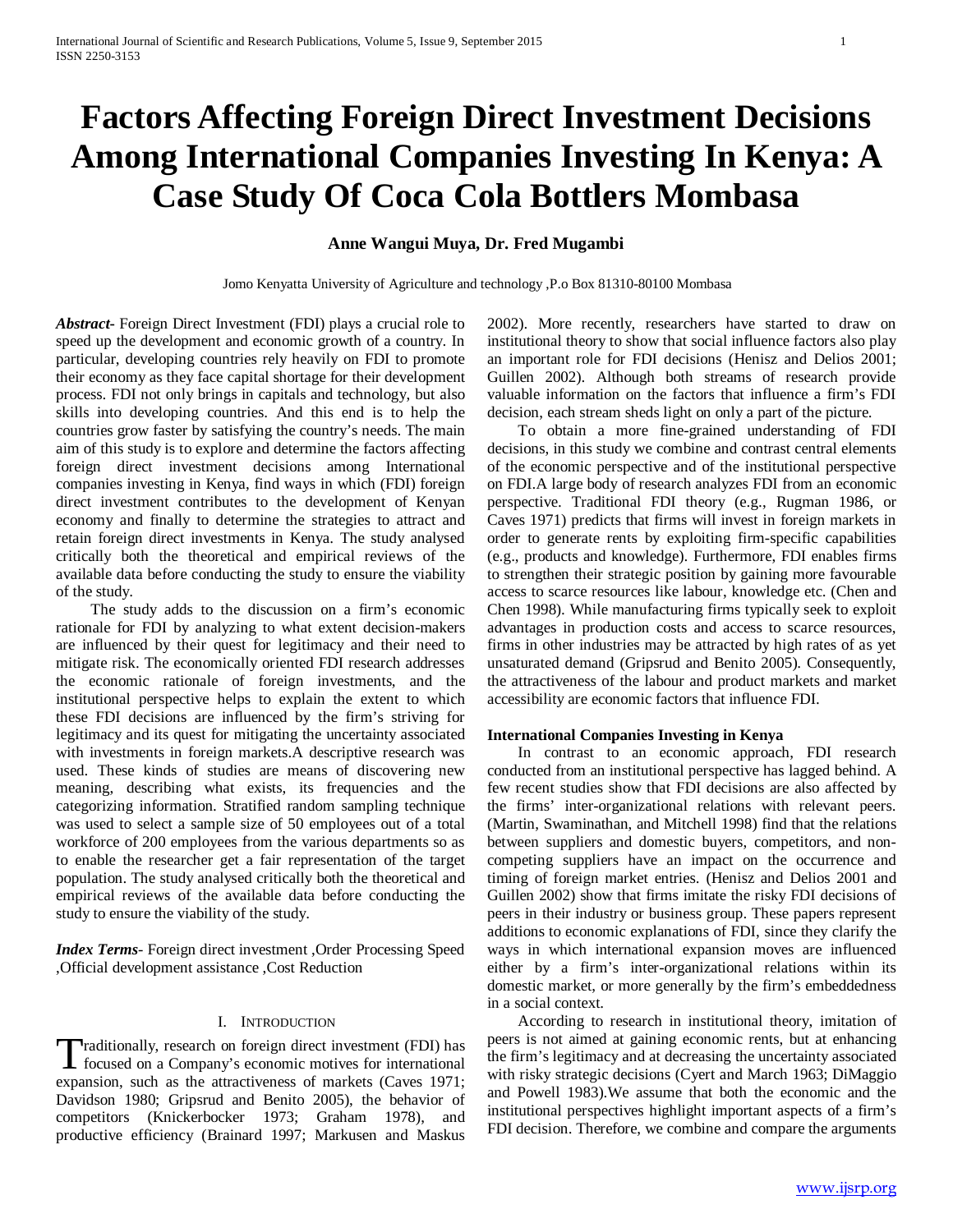of these two perspectives both theoretically and empirically. However, the two perspectives share some common ground, since both perspectives account for the phenomenon of parallelism in firm behaviour. Under the economic perspective, firms that optimize independently are attracted by the economic rents a country's market offers, and several firms may follow the same allures. From the institutional perspective, the same mimetic FDI decisions might be caused by the firm's striving for legitimacy within its organizational field. To account for the described similarity in mimetic effects, we start our analysis by exploring those factors that we can easily attribute to either the economic or the institutional perspective. We then describe the common ground between both approaches. To test our hypotheses empirically, we examine German FDI in 21 former Warsaw Pact countries between 1990 and 2003. After the fall of communism in 1990, a whole set of markets opened up to foreign investors. Several of these markets offered cheap resources and unmet demands, so they seemed highly attractive for FDI. However, uncertainty about the viability of such investments was particularly high, because FDI by Western firms was virtually nonexistent in these markets under the communist regime. Although some information on the general political, economic, and social environment of these markets was probably available during the period of our study, it was very difficult to find individuals or entities with rich, first-hand experience.

 The study adds to the discussion on a firm's economic rationale for FDI by analyzing to what extent decision-makers are influenced by their quest for legitimacy and their need to mitigate risk. While we do not attempt to provide a comprehensive view on FDI, the combination of economic and institutional arguments does make it possible for us to describe the different characteristics of the same strategic decision from two important perspectives. The economically oriented FDI research addresses the economic rationale of foreign investments, and the institutional perspective helps to explain the extent to which these FDI decisions are influenced by the firm's striving for legitimacy and its quest for mitigating the uncertainty associated with investments in foreign markets. Second, the paper shows that both the economic and the institutional perspectives on FDI explain the same empirical phenomenon of the parallel behaviour of firms.You find that in line with the respective theoretical perspective, the reasons for this parallel behaviour are either linked to an economic rationale or to an institutional rationale. The common ground between the two perspectives highlights the necessity to include both perspectives in any analysis of FDI decisions. Otherwise, the explanatory power of one of the perspectives may be overrated. Third, by combining a theoretical analysis with empirical tests we are able to provide preliminary evidence about the actual explanatory power of the economic and institutional triggers for FDI. Our results indicate that both approaches have a complementary share in explaining the FDI of German firms in Eastern European markets. For economic reasons, the attractiveness of labour markets is an especially important trigger for FDI. From the institutional perspective, prior FDI decisions by prestigious peers play an important role.

#### **Statement of problem**

 Kenya is currently under pressure to attract foreign investors to directly invest in major projects such as the LAPSSET, Machakos city to name but a few that will help the country transform the country from a low income to a middle income country by 2030. The Jubilee government also wants to deliver on its manifesto by growing the economy by two digits to guarantee re-election come the year 2017.The growth in foreign direct investment (FDI) has been phenomenal in the last three decades. Prior to the recent economic and financial crisis, global FDI had risen to an all-time peak to reach \$1,833 billion in 2007 well above the previous time all high set in 2000. The production of goods and services by an estimated 79,000 multinational corporations and their 790,000 foreign affiliates continued to expand with their FDI stock exceeding \$15 trillion in 2007. Interpretation of these trends are commonly infused with much enthusiasm as growth is believed to be the single most important factor affecting poverty reduction and therefore FDI is central in achieving this objective.

 Many developing countries have developed a renewed interest in FDI as a source of capital due to the decline in official development assistance (ODA). FDI usually represents a longterm commitment to the host country and can contribute significantly to gross fixed capital formation in developing countries. FDI has several advantages over other types of capital flows, in particular its greater stability and the fact that it would not create obligations for the host country. In addition to being a source of capital, FDI has other potential benefits to host countries which include technology transfer, new management skills, market know how and job creation. FDI can also be potentially harmful to host economies if results in resource exploitation, pollution, abuse of market power among other problems. Negative consequences of FDI can be avoided with proper regulation.

 These real world trends have led to substantial recent interest various disciplines to empirically investigate the fundamental factors that drive the FDI behaviour. There are many theories and studies that have been conducted on FDI determinants. The different approaches do not necessarily replace each other but explain different aspects of the same phenomenon. All these studies point to the fact that no single theory can explain FDI drivers. Most of the studies rely on secondary data and therefore tend to be macro in nature. This study however takes a different approach and utilizes a firm survey data in order to explore the main FDI factors in Kenya. (King'ang'i, 2003) Kenya has had a long history with foreign firms. However over the years, Kenya lost its appeal to foreign firms a phenomenon that has continued to the present. In 2008, Kenya launched vision 2030 where it hopes to achieve global competitiveness and prosperity of the nation. This initiative has seen a renewed commitment to attract FDI to assist in the industrialization process.

 The purpose of this study is to identify and analyse the factors affecting foreign Direct Investment decisions among International companies investing in Kenya. Most of FDI in Kenya is export oriented and market seeking. The most important FDI determinants are market size in Kenya as well as within the region, political and economic stability in both Kenya and its neighbours and bilateral trade agreements between Kenya and other countries. ( Lemi, 2005). Although many studies have been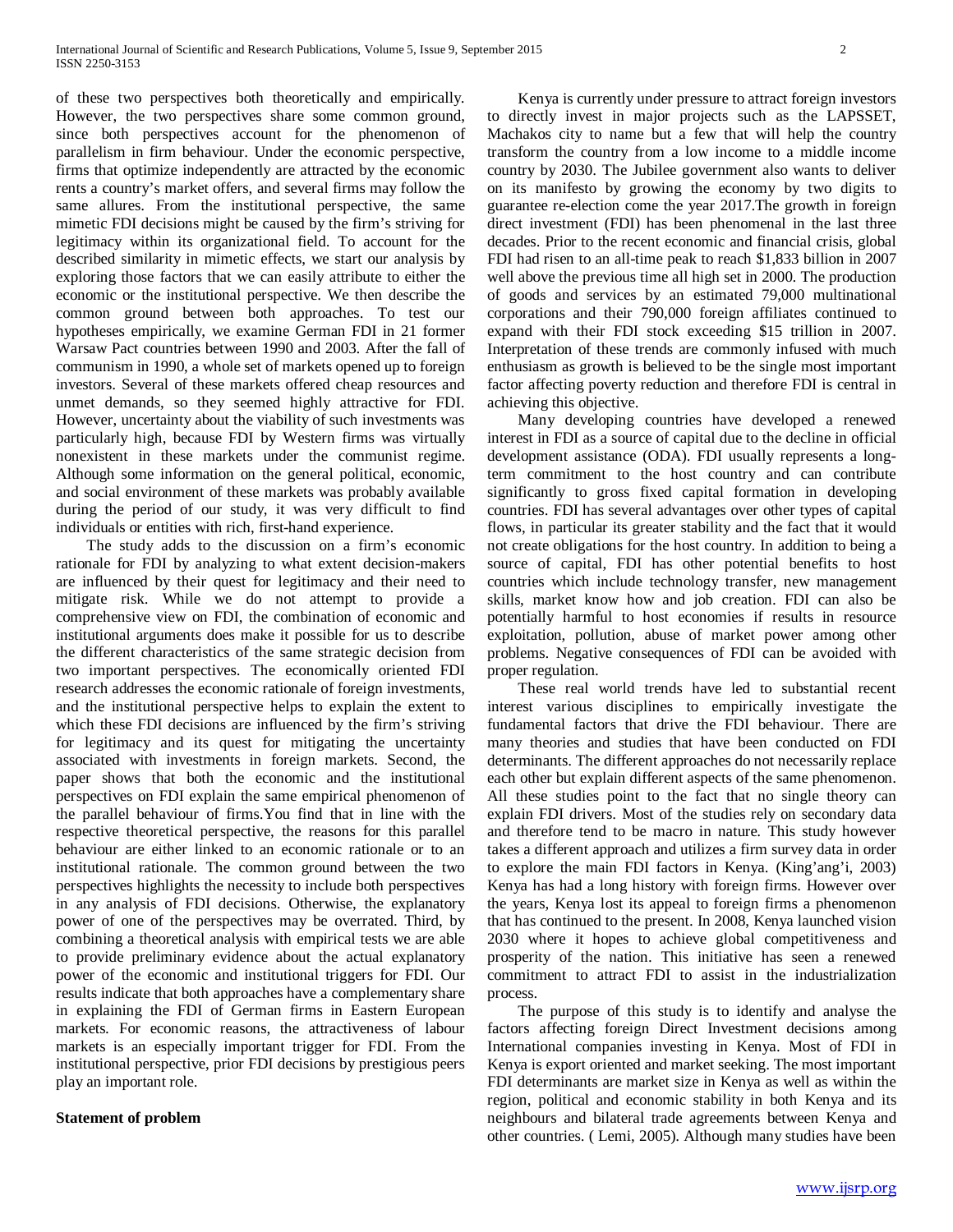done in the area of FDI, a significant number of them are international, conducted in counties such as Saudi Arabia, Malaysia, (Kayonga, 2008 and Kurui, 2008). Those carried out in Kenya focus more on the contributions of FDI in economic development rather than the factors affecting foreign direct investment. This study therefore comes in to fill in the deficiencies in the previous research.

#### **General Objective of the study**

 The main objective of the study is to determine the factors affecting foreign direct investment decisions among international companies investing in Kenya.

## **Research Questions**

 To help the researcher form informed conclusions, the study seeks to answer the following questions:

- i. How does resource allocation influence decision to invest in Kenya?
- ii. How do regulatory policies affect foreign direct investors deciding to invest in Kenya?
- iii. How has corruption interfered with foreign investors in their decision to invest in Kenya.
- iv. What are the contributions of technologies among Foreign Direct Investors on their decision to invest in the Kenyan economy?
- v. How has insecurity affected Foreign Direct Investors on their decision to invest in Kenya?

#### II. RELATED LITERATURE

## **Theoretical review**

 The researcher reviewed present theories and other studies which were carried out by different researchers both in Kenya and international in relation to foreign direct investments to form a strong basis for the study. All the relevant theories and studies were analysed and critiques were made.

#### **Production Cycle Theory**

 According to Dunning J.H (1993) theory of production cycle implies that there are four stages in the production cycle that is innovation, growth, maturity and decline. According to the theory of the production cycle, after the Second World War in Europe has increased demand for manufactured products like those produced in USA. Thus, American firms began to export, having the advantage of technology on international competitors. If in the first stage of the production cycle, manufacturers have an advantage by possessing new technologies, as the product develops also the technology becomes known. Manufacturers will standardize the product, but there will be companies that you will copy it. Thereby, European firms have started imitating American products that U.S. firms were exporting to these countries. US companies were forced to perform production facilities on the local markets to maintain their market shares in those areas.

## **The Theory of Exchange Rates on Imperfect Capital Markets**

 According to Itagaki (1981) and Cushman (1985) analyzed the influence of uncertainty as a factor of FDI. In the only empirical analysis made so far, Cushman shows that real exchange rate increase stimulated FDI made by USD, while a foreign currency appreciation has reduced American FDI. Cushman concludes that the dollar appreciation has led to a reduction in U.S. FDI by 25%. However, currency risk rate theory cannot explain simultaneous foreign direct investment between countries with different currencies. The sustainers argue that such investments are made in different times, but there are enough cases that contradict these claims.

## **The Internalization Theory**

 This theory tries to explain the growth of transnational companies and their motivations for achieving foreign direct investment. The theory was developed by (Buckley and Casson 1976) and then by (Hennart,1982 and Casson, in 1983). In his Doctoral Dissertation, Hymer identified two major determinants of FDI. One was the removal of competition. The other was the advantages which some firms possess in a particular activity Buckley and Casson, who founded the theory demonstrates that transnational companies are organizing their internal activities so as to develop specific advantages, which then to be exploited. Internalization theory is considered very important also by Dunning, who uses it in the eclectic theory, but also argues that this explains only part of FDI flows. Hennart Hymer is the author of the concept of firm-specific advantages and demonstrates that FDI take place only if the benefits of exploiting firm-specific advantages outweigh the relative costs of the operations abroad. According to (Hymer 1976) the MNE appears due to the market imperfection that leads to a divergence from perfect competition in the final product market. Hymer has discussed the problem of information cost for foreign firs respected to local firms, different treatment of government, currency risk.

## **The eclectic paradigm of Dunning**

 This theory developed by Prof. Dunning is a mixture of three different theories of direct investments (O-L-I) with the intension to provide a holistic frame work of identifying and evaluating of the factors influencing the initial act of foreign production by an enterprise and the growth of such production (Cyert and March 1963).The word eclectic was used to convey the idea that a full explanation of the transitional activities of enterprise needs to draw upon several strands of economic theory; and that foreign direct investments is just one of a number of possible channels of international economic involvement, each of which is determined by a number of common factors.

#### **Empirical review**

 According to Nyamwange (2007) Foreign direct investments in Kenya, the objectives of the study were to identify the key factors that influence FDI decisions in Kenya and to explore the empirical relationship between FDI and economic growth in Kenya. The findings of the study indicated that the main determinants of FDI in Kenya are market size (proxied by GDP), stable macroeconomic policies and a level of human capital that is tolerable by investors. The not significant relationship of human capital to overall economic growth suggests that there is a shortage of skilled labour in the Kenya (DiMaggio and Powell 1983). The researcher concluded that FDI in Kenya induces the nation's economic growth. Although the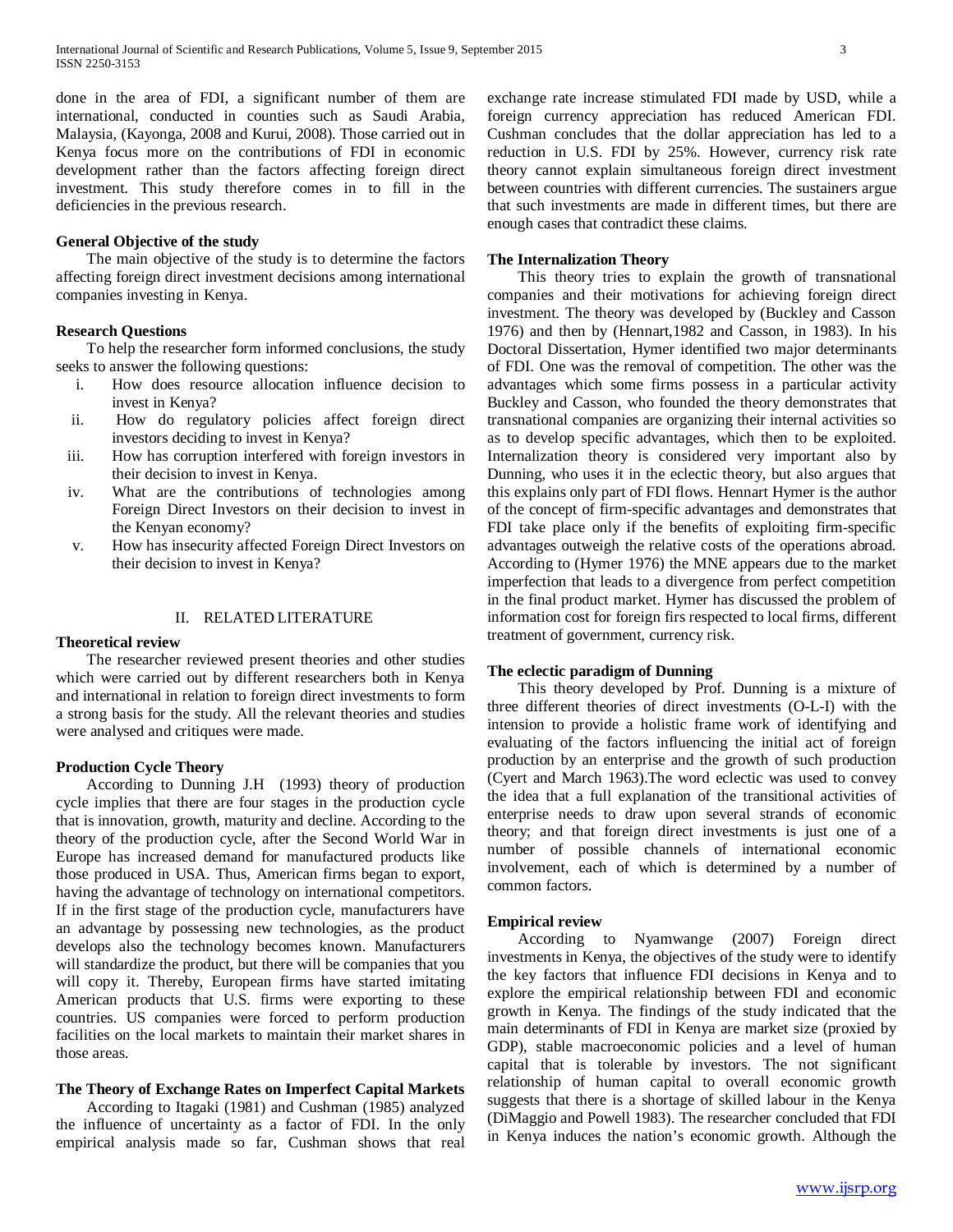overall effect of FDI on the whole economy may not be significant, the components of FDI positively affect economic growth and therefore FDI needs to be encouraged. Secondly greater policy sensitivity towards the openness of the economy is needed so that the traded commodities will be beneficial to the economy as a whole. There is need for guided training and integration of the human resources of the country to enable them to contribute positively to economic growth wherever they find themselves employed either with foreign or with indigenous firms and whichever sector they are in. The need for training high quality personnel in the country cannot be overemphasized. According to Karim (2012) Factors affecting foreign direct investments in Malaysia. Karim examined the factors affecting foreign. The study seeks to examine the effects of market demand, labor productivity, socio-economic development and provision of industrial estates on foreign direct investment (FDI) across 13 states and 1 federal territory in Malaysia. The researcher concluded that five explanatory variables were very in an estimated FDI model and all were found significant in influencing FDI inflows in the expected positive direction.

 Among these variables, the elasticity of FDI inflows with respect to labor productivity and GDP are high. Raising labor productivity in a state appears the most cost-effective approach for the state government to increase FDI inflows in the short to medium term. In addition, focusing infrastructural development more sharply through industrial estates is needed. In order to increase market demand for output in a state, the development policy of the Malaysian Government is to improve the capability of the state citizens to purchase more consumption goods and services in their state market. To achieve this, narrowing the gaps in development indicators, particularly per capita GDP, between groups of societies and between rural and urban areas in the state is an important strategy. Individuals themselves need to make more efforts towards improving their work performance in economy so that they can improve their living standards.

 According to Nourbakhshian et al (2012), the contribution of foreign direct investment into home country's development. The study seeks to examine the benefits of foreign direct investment, the impacts of foreign direct inventments on economic growth and there impact on international trade. From the findings of the study the reseacher conclude that that FDI has a positive impact on the economic growth in the receiving countries.They showed that many countries like China, India and Uk use FDI as a advanced business for making economicgrowth. FDI can be conspicuous source for productivity growth and swifter transformation process in transitioncountry. On the other hand, sometimes FDI theoretically cause both positive and negative spillover effects to thehost country.

 In general ,a multinational companys decision to develop production to another is driven by lower cost and higher deficiency consideration. In the host countries, the benefit of FDI are not limited to promote useof its sources, but also branch from the introduction of new processes to domestic market, learningby-observing,networks, training of the labour force, and other spillovers and externalities. Due to the "growth - development" benefits FDI assumes to conduct, different countries and places have followed active policies to attract FDI. Mostcountries, including both developed and various nations which named as emerging nations, have organizedinvestment agencies, and have strategic that include both fascial and financial incentives to attract FDI as well asother that pursue to improve the local regulatory environment and the cost of doing business.In many empirical evidences reveals that FDI plays a key role in contributing to economic growth.

 However, the level of development of local financial markets is crucial for these positive impacts to be absolved, and to the bestof our apprehension this has not been shown before. Hermes et al (2003) foreign direct investment, financial development and economic growth argue that foreign direct investment may help to raise economic growth in recipient countries but the contribution foreign direct investment can make may strongly depend on the circumstances in the recipient countries. The authers futher argues that the development of the financial system of the recipient country is an important precondition for foreign direct investment to have a positive impact on economic growth and a more developed financial system positively contributes to the process of technological diffusion associated with foreign direct investment.

## **Conceptual framework**

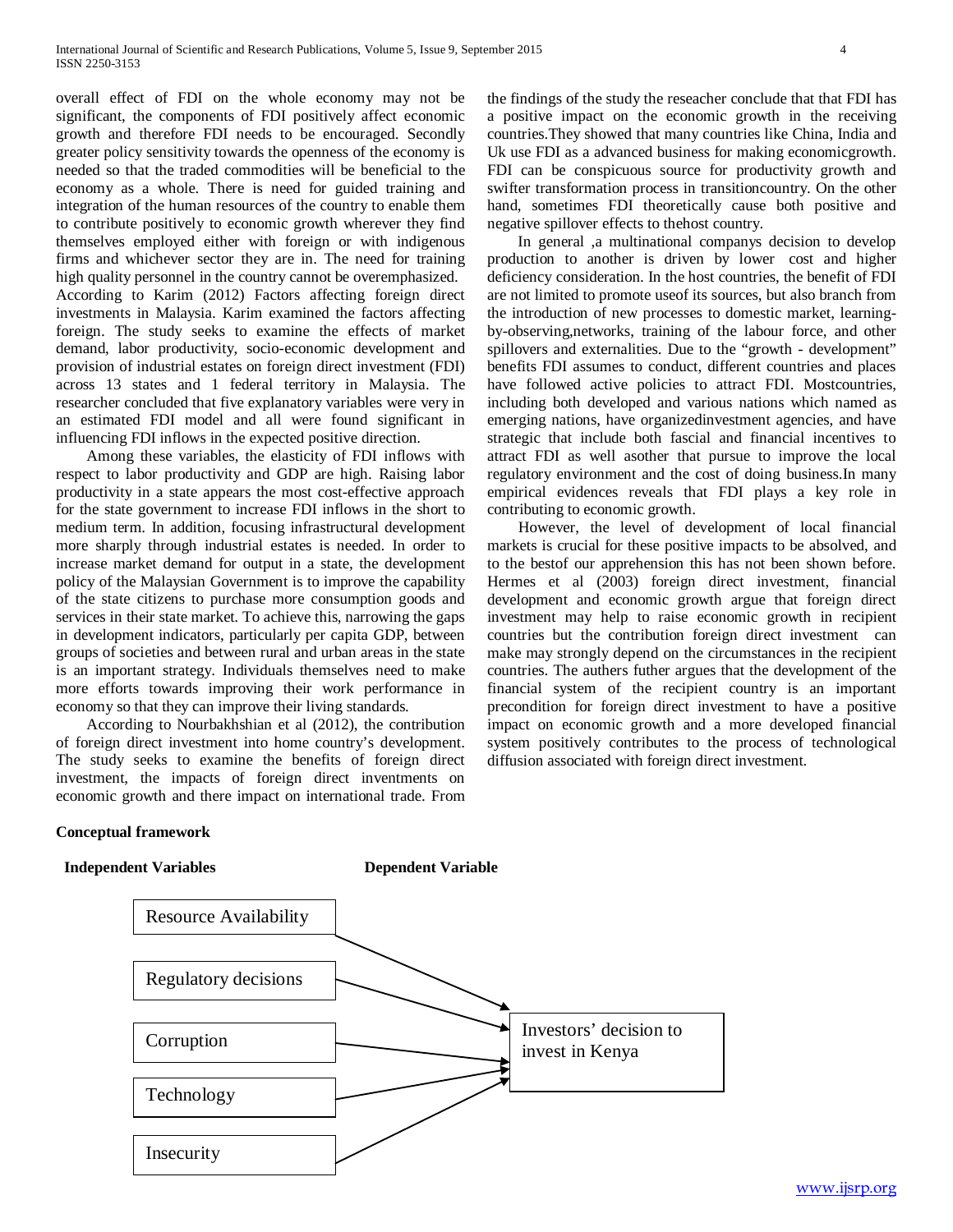#### **Resource Availability**

 Countries that are endowed with natural resources would receive more FDI. Very few studies on the determinants of FDI control for natural resource availability (except Gastanaga et al., 1998; Morisset, 2000 and Noorbakhsh et al., 2001). The omission of a measure of natural resources from the estimation, especially for African counties case, may cause the estimates to be biased (Asiedu, 2002). We therefore include the share of minerals and oil in total exports to capture the availability of natural resource endowments. This measure of natural resources has been employed in several studies, including Warner and Sachs (1995), Asiedu and Esfahani (2001) and Aseidu (2002) among others and was available from World Development Indicators 2003.

#### **Regulatory Decision**

 The Restrictive Trade govern Kenya's competition framework. The Commission lacks the capacity to implement the legislation fully. Practices that seek to block entry into production and that discriminate against buyers are illegal. This puts an unnecessary burden on investors and the Commission. Antitrust legislation governs incoming foreign investment through acquisitions, mergers, or takeovers by antitrust legislation that prohibits restrictive and predatory practices, which prevent the establishment of competitive markets. Antitrust legislation also seeks to reduce the concentration of economic power by controlling monopolies, mergers, and takeovers of enterprises. Kenyan firms carry the heaviest taxation burden in East Africa. This additional burden has raised the cost of doing business in the region's biggest economy and reduced the competitiveness of its firms. Kenyan firms have to contend with different tax payments cutting across different tax regimes, thus placing Kenya as one of the countries with the most complicated tax system in this part of the world.

#### **Corruption**

 The current coalition government inherited a problem of grand-scale economic and political corruption. In 2003, the Kibaki government enacted the Anti-Corruption and Economic Crimes Act and the Public Officers Ethics Act, setting rules for transparency and accountability, and defining graft and abuse of office. A Public Procurement and Disposal Bill became law in 2005. It establishes a procurement commission to oversee all procurement matters but has proven ineffective in limiting abuse by public officials. Large public procurement programs and military procurement have been at the centre of a number of corruption scandals in recent years. It is a standard hypothesis that openness promotes FDI (Hufbauer et al. 1994). In the literature, the ratio of trade to GDP is often used as a measure of openness of a country and is also often interpreted as a measure of trade restrictions. This proxy is also important for foreign direct investors who are motivated by the export market. Empirical evidences (Jun and Singh, 1996) exist to back up the hypothesis that higher levels of exports lead to higher FDI inflows. We therefore include Trade/GDP in the regression to examine the impact of openness on FDI.

#### **Technology**

 Foreign direct investors are also concerned with the quality of the labour force in addition to its cost. In fact the cost advantages accrued by lower wages in developing nations can well be mitigated by lowly skilled workers. A more educated labor force can learn and adopt new technology faster and is generally more productive. Higher level of human capital is a good indicator of the availability of skilled workers, which can significantly boost the locational advantage of a country Root and Ahmed (1979), Schneider and Frey (1985), Borensztein et al, (1998), Noorbakhsh et al. (2001) and Aseidu (2002) found that the level of human capital is a significant determinant of the locational advantage of a host country and plays a key role in attracting FDI.

#### **Insecurity**

 Insecurity also remains a serious problem. Kenya suffered major terrorist attacks in 1998 and 2002. On August 7, 1998, bombs exploded at the U.S. Embassies in Nairobi and Dar es Salaam, Tanzania, killing over 250 and wounding more than 5,000 people. A suicide bomber killed 15 people in an Israeliowned Mombasa hotel in November 2002. The U.S. maintains a travel warning for Kenya due to the threat of terrorism and violent crime. The shaky situation in neighbouring Somalia has heightened security concerns at a time when Kenya has yet to enact appropriate anti-terrorism legislation.. The violence dissuaded both tourists and potential investors from coming to Kenya. Buyers stopped considering Kenya, resulting in several factories closing. An official government investigation, the Waki Commission, reportedly names several prominent Kenyan politicians as having instigated much of the violence. Political instability and the frequent occurrences of disorder 'create an unfavorable business climate which seriously erodes the riskaverse foreign investors' confidence in the local investment climate and thereby repels FDI away' (Schneider and Frey 1985).

#### **Decision to invest in Kenya**

 The dependent variable is the end results of the whole process after the implementation of the indepedent variables. This variable includes foreign investor's decision in investing in Kenya which at the end results into Economic Growth, Productivity Growth, Improved living standards and Socioeconomic development. These variables are examined in terms of the impact on growth, productivity of the work force, living standards of the local people and the social – economic development of the host country.Warner and Sachs (1995).

#### **METHODOLOGY Research Design**

 This research is a case study of Coca – Cola Company limited Mombasa. A descriptive research was used. According to Shields et al (2006) a descriptive research is one that is concerned with the description of data and characteristic about a population. These kinds of studies are means of discovering new meaning, describing what exists, its frequencies and the categorizing information. The type of research carried out is on, factors affecting foreign direct investment decisions among International Companies investing in Kenya. The researcher used this design due to its flexibility and it also minimizes biasness in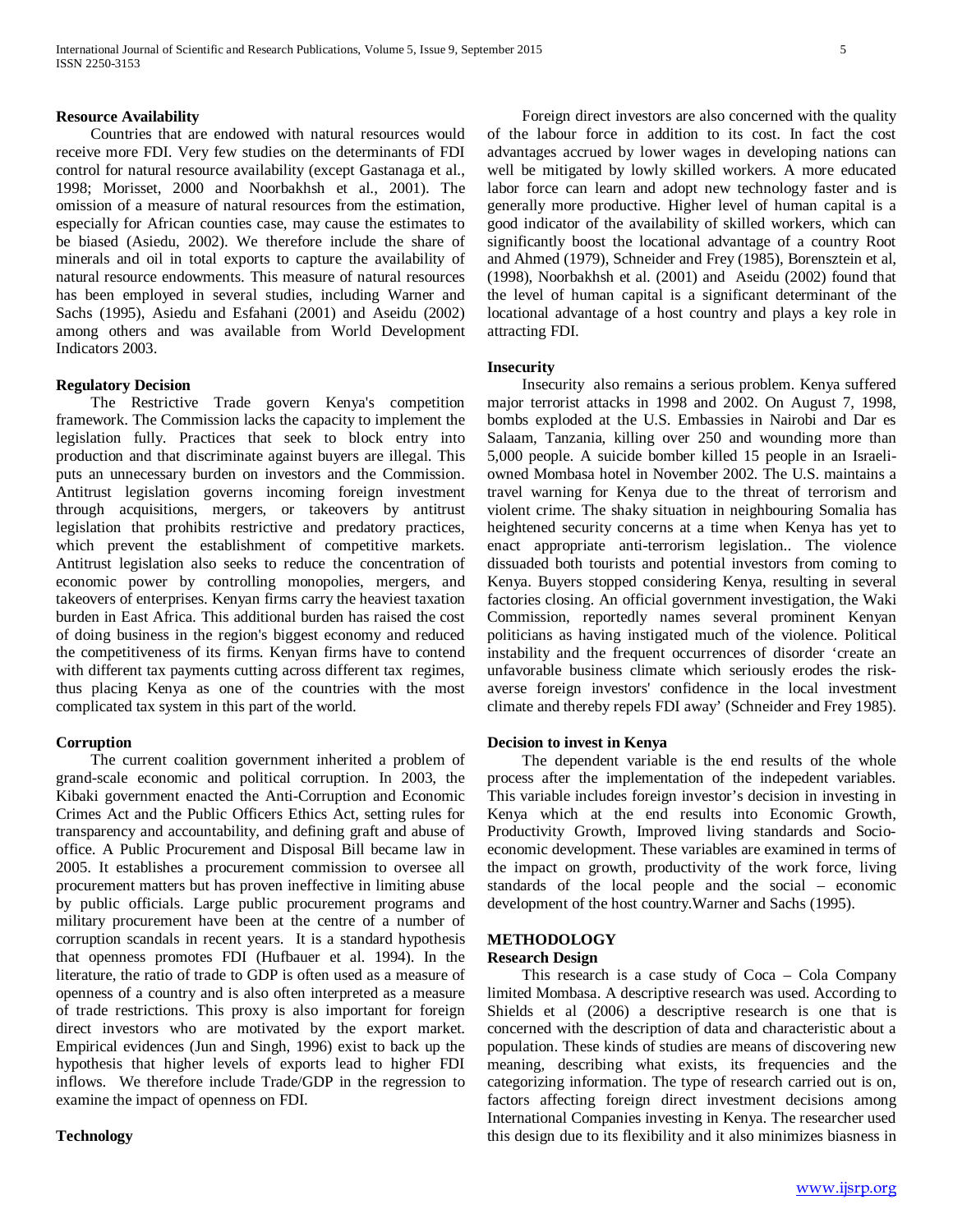the data collection and analysis. It also gives a much reliable data and credible findings hence better recommendations of the study be made.

# **Targeted Population**

 The target population includes all the 400 employees of the Coca – Cola company Limited Mombasa. These employees are under various departments namely; administration, Human resource, Marketing, Auditing and procurement.

## **Sampling Techniques, Design, Size and Procedures**

 Simple random sampling technique was used to select a sample size of 100 employees out of a total workforce of 400 employees from the various departments so as to enable the researcher to get a fair representation of the target population.

 Respondents were arranged into clusters according to their departments, and sample of respondents were picked randomly from each stratum considering the population in each department. It's important because it's possible to select randomly when no single list of population members exists.

## **Table 3.1 showing sample size**

| <b>Departments</b>    | No. of employees | Sample size | $%$ sample size |
|-----------------------|------------------|-------------|-----------------|
| Administration        | 14               | 4           | 29%             |
| Marketing             | 300              | 60          | 20%             |
| Procurement           | 60               | 20          | 33%             |
| <b>Human Resource</b> | 6                | 6           | 100%            |
| Auditing              | 20               | 10          | 50%             |
| <b>Totals</b>         | 400              | 100         | 25%             |

## **Data Collection**

 According to Annum (2014) data collection instruments are means through which a researcher uses to gather information (data). These instruments include questionnaires, desk review, observation and interviews.

# III. FINDINGS OF THE STUDY

## **Table 4.4 Effect of resource availability on foreign investment decision**

Under this objective, availability of resources affects the foreign direct investment decision as shown in table 4.4 below.

| <b>Input Resources</b>   | <b>Response rate</b> | <b>Percentage</b> |
|--------------------------|----------------------|-------------------|
| Land                     | 16                   | 21%               |
| Unskilled labour         | 12                   | 15%               |
| Skilled labour           | 23                   | 29%               |
| Capital                  | っ                    | 3%                |
| <b>Natural Resoruces</b> | 25                   | 32%               |
| <b>Total</b>             | 78                   | 100%              |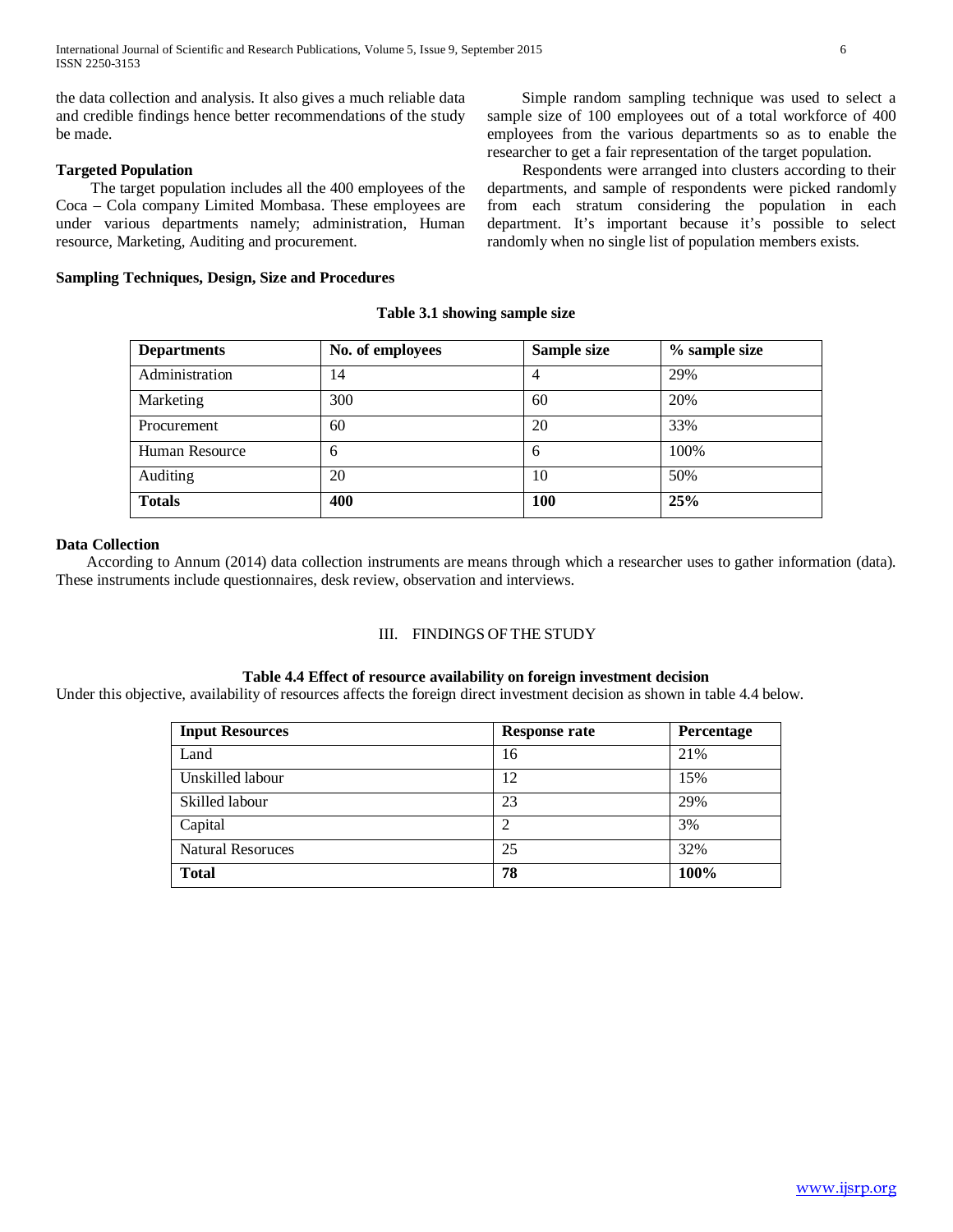

**Figure 4.4 showing the effects of resource availability on the FDI decision.**

 The responses in table 4.5 indicates that 32% were for availability of natural resources, 29% were for skilled labour, 21% were for land, 15% were for unskilled labour and 3% were for capital.

## **Analysis**

 The results shows that avalability of natural resourses highily affect positively the Foreign direct investors decisson. It is also evident that skilled labour and land also contribute much in the investors decission while capital affects list.

| <b>Regulation</b>                      | Response rate | <b>Percentage</b> |
|----------------------------------------|---------------|-------------------|
| Fluctuations in monetary Vaue          | 18            | 23%               |
| Changes in the trade cycle             |               | 19%               |
| Changes in business regulation         | O             | 8%                |
| Changes in the level of business taxes | 22            | 28%               |
| Incentives                             |               | 6%                |
| Government                             |               | 15%               |
| <b>Total</b>                           | 78            | 100%              |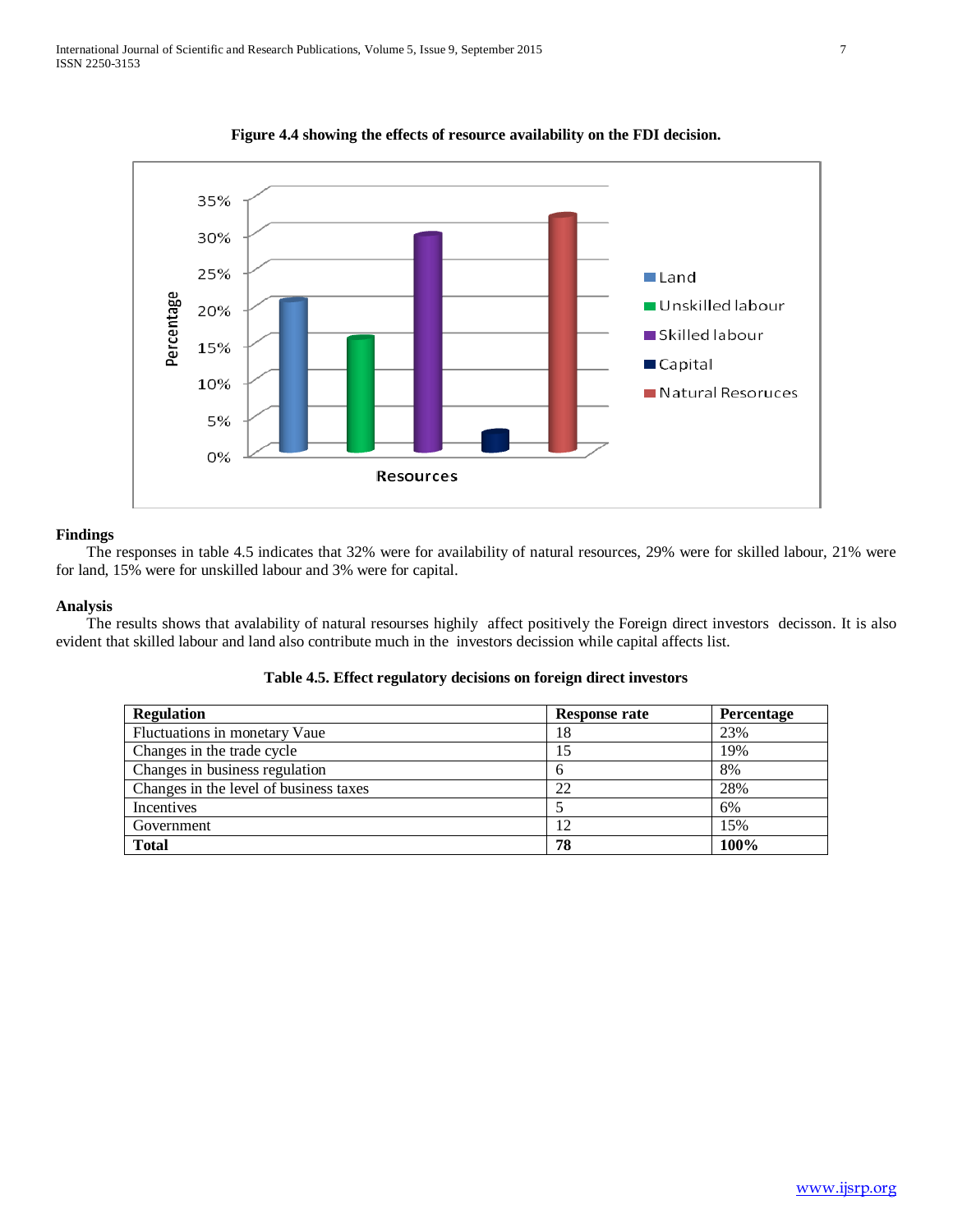



 The researcher noted that 28% of the responses were for change in business taxes highly affect the decision of the investors, 23% were for fluctuation in the monitory value of the host country, 19% were for change in the trade cycle in the host country, 15% were change of the government, 8% were for change of business regulation and 6% were for business incentives from the government.

## **Analysis**

 The decision of foreign direct investors is a subject to several determinants. The result above it is evident that changes in the level of business taxes highly affect decision of the investors. Business incentives offered by the governments is a short term policy therefore it has little effect on the decision of the investors.

| Corruption              | <b>Response rate</b> | <b>Percentage</b> |
|-------------------------|----------------------|-------------------|
| FDI openness            | 12                   | 15%               |
| Trade openness          | 14                   | 18%               |
| Per capita GDP          | 4                    | 5%                |
| Ever a colony           | 16                   | 21%               |
| Government Expenditures | 18                   | 23%               |
| Population              | 8                    | 10%               |
| Political rights        | 6                    | 8%                |
| <b>Total</b>            | 78                   | 100%              |

|  |  | 4.6 Effects of corruption on foreign direct investment and the economic growth |  |
|--|--|--------------------------------------------------------------------------------|--|
|  |  |                                                                                |  |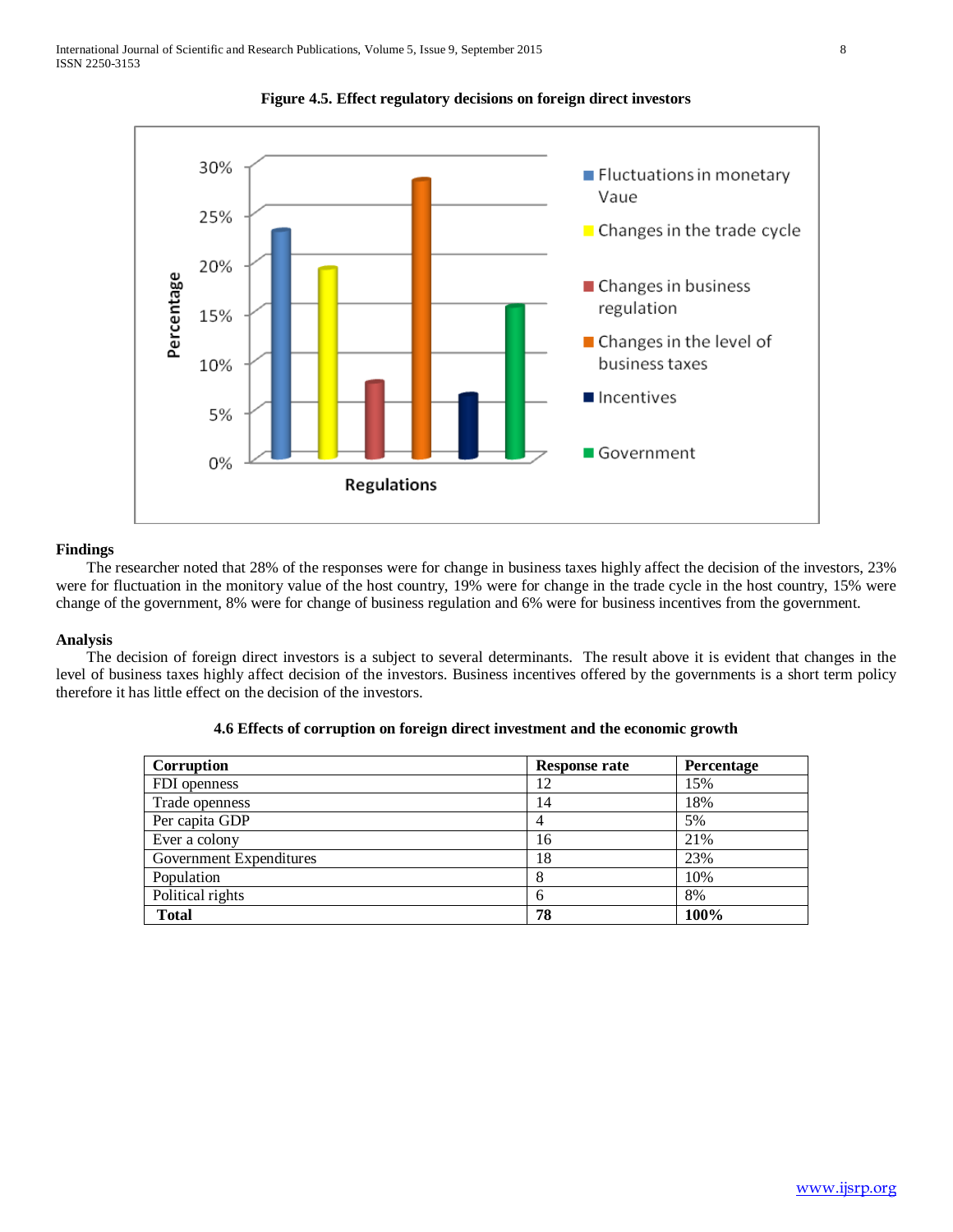

**4.6 Effects of corruption on foreign direct investment and the economic growth**

 The responses in table and figure 4.6 above indicates that government expenditures at 23% 21% were forever a colony, 18%were for trade openness, 15%were for foreign direct investment openness, 10% were for population, 8% were for Political rights and 5% were for per capita GDP.

## **Analysis**

 Corruption is an ethical based on the believes and moral value of the Country. From the result which shows that governmental expenditure is a key corruption indicator of the country's foreign direct investments effects. The least indication is from the per capita of the host country is not closely related to corruption.

| <b>Effects of technology</b> | <b>Response rate</b> | <b>Percentage</b> |
|------------------------------|----------------------|-------------------|
| Productivity                 | 14                   | 18%               |
| Cost Comparison              | 12                   | 15%               |
| Time Comparison              | 10                   | 13%               |
| Decision Making              | 16                   | 21%               |
| Price Transparency           | 6                    | 8%                |
| <b>Investment Universe</b>   | 20                   | 26%               |
| <b>Total</b>                 | 78                   | 100%              |

# **4.7 Contribution of technologies on Foreign Direct Investors on their decision**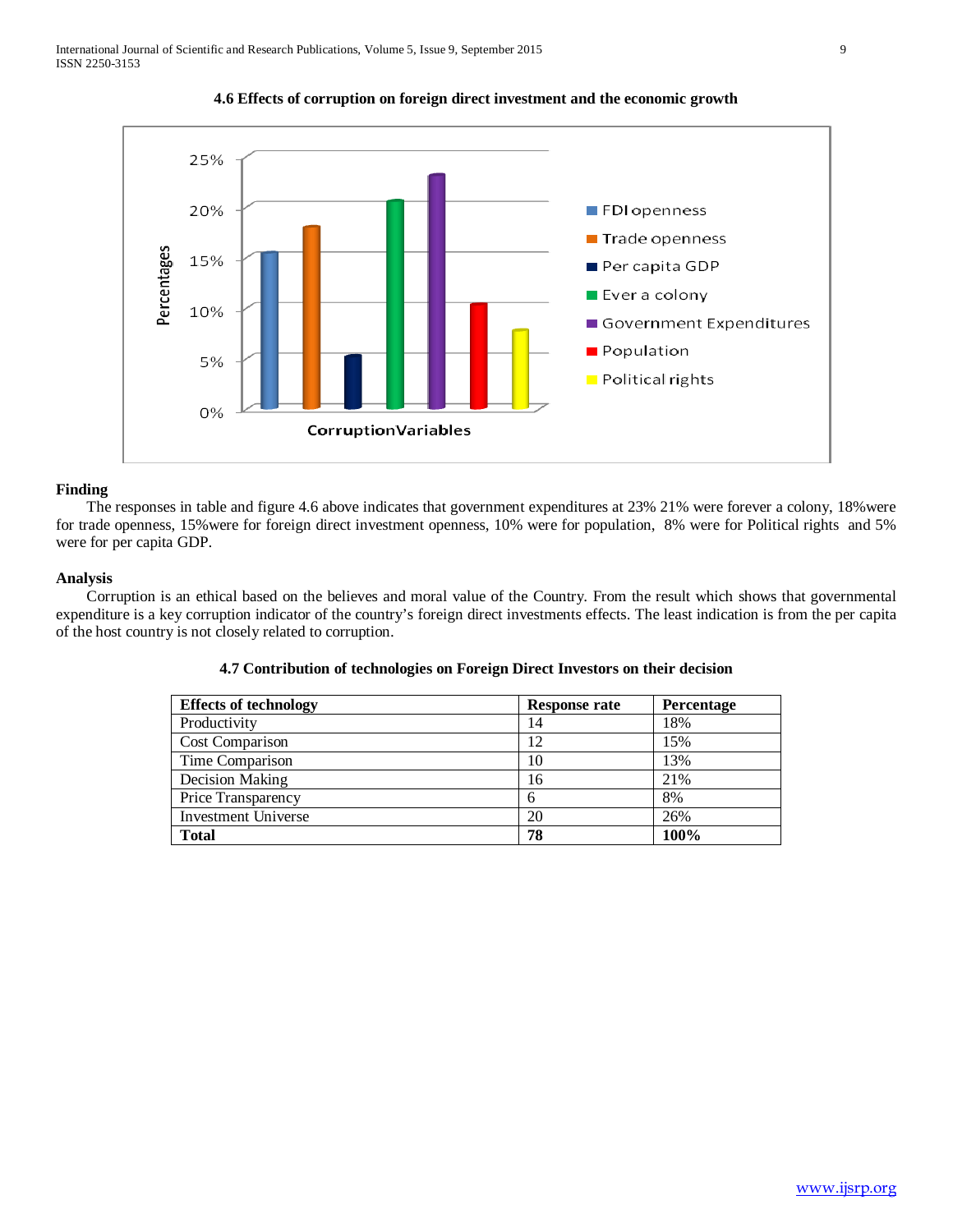

**Figure 4.7 Contribution of technologies on Foreign Direct Investors on their decision**

 The results shown in table and figure 4.7 clearly shows that investment universe at 26% 21%were for decision making, 18% were for productivity of the company, 15%were for cost comparison, 13% were for time comparison as a result of technology and 8% were for price transparency.

## **Analysis**

 Technology highly affects positively the decision making of the foreign direct investors. The results indicate that investment universe is as a result of technology that boosts the level of decision making. It further indicated that price transparency is affected less by the technology.

# **4.8 Effects of terrorism (security) on foreign investors on the decision**

| Table 4.8 Effects of terrorism (security) on foreign investors on the decision |  |
|--------------------------------------------------------------------------------|--|
|                                                                                |  |

| <b>Insecurity</b>         | Response rate | Percentage |
|---------------------------|---------------|------------|
| Increased Production cost | 20            | 26%        |
| Increased Logistics cost  | 16            | 21%        |
| Increased Security cost   | 17            | 22%        |
| Loss of property          | 25            | 32%        |
| Total                     | 78            | 100%       |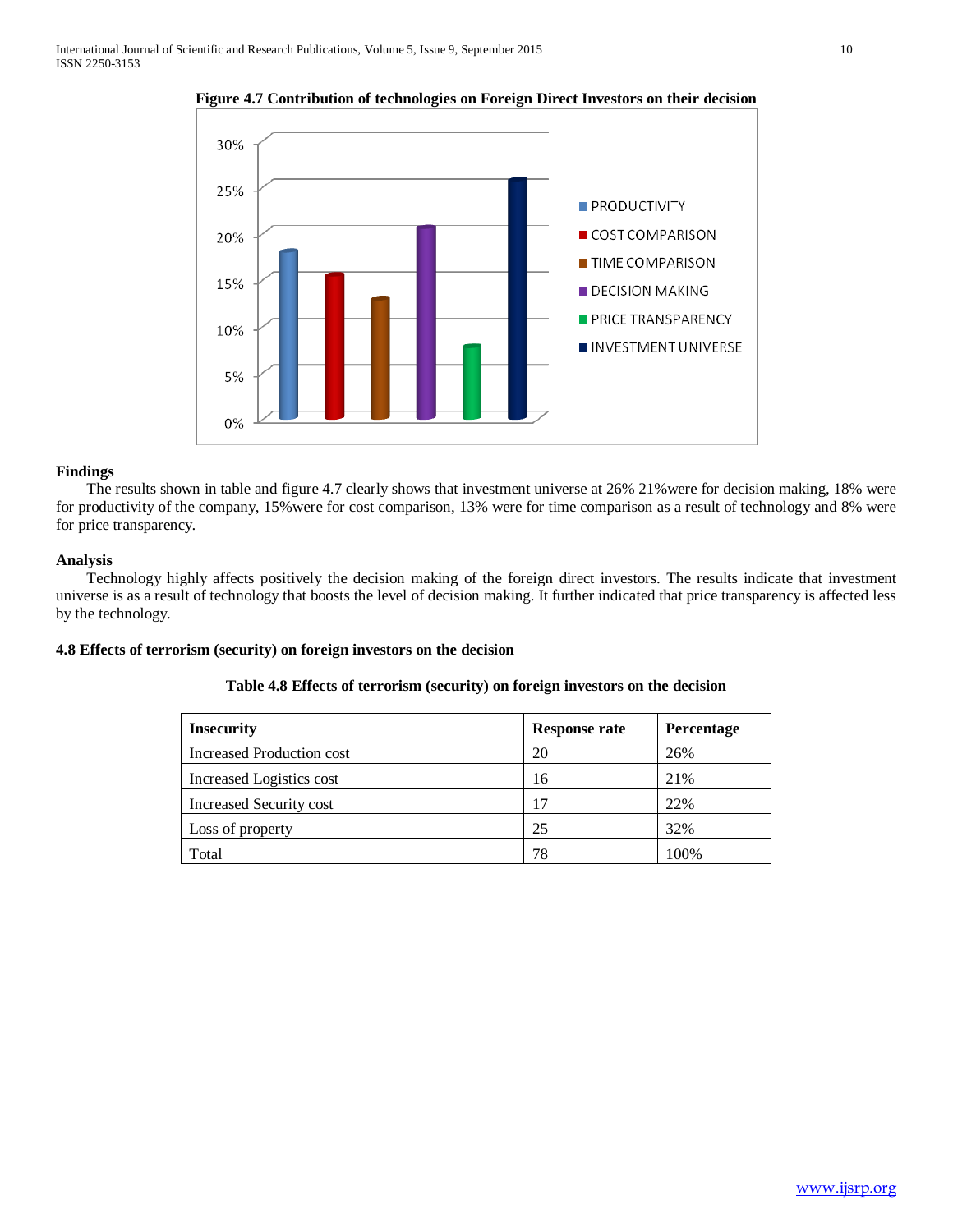

**Figure 4.8 Effects of terrorism (security) on foreign investors on the decision**

 From the results in table and figure 4.8 above shows that 32% of the responses were for insecurity increases the loss of property of the investors, 26% of the response were for increased production cost, 22% were for increased security cost and 21% were for increased logistic cost as a result of destruction of transport networks

#### **Analysis**

 Insecurity is a risk factor which investors the world over dread. For investors, insecurity in any country is considered a bad omen for business. It sends warning signal to investors to take their investible fund to another country where there is adequate or a semblance of security. Its clear that investors think of the cost involved in investing in un secure country.

#### **Summary of the findings**

 There was a response rate of 78%. From the various departments represented, the responses were as follows; 2 (3%) from administration, 60 (77%) from production 8(10%) from procurement, 2(3%) from Human resources and the remaining 6 (8%) from auditing department. This shows that a majority of responses were from production department which is the largest department in the organization.

 The highest level of education was as ensuing; 5 respondents (6%) primary, 15 (19%) secondary, 28 (36%) college, 22 (28%) bachelors degree, and only 1 (8%) had a masters degree. This means that 10% of the respondents had college education and above. Thus the information obtained from them can be considered reliable as they were well informed about their economic environment and business issues.

 The results in table 4.5 indicates that 32% of the were for availability of natural resources, 29% were for skilled labour, 21% were for land, 15% were for unskilled labour and 3% were for capital. Whinch imples that availability of resources affects positively the decission made by foreign derect investors.

 The researcher noted that 28% of the responses were for change in business taxes highly affect the decision of the investors, 23% were for fluctuation in the monitory value of the host country, 19% were for change in the trade cycle in the host country, 15% were change of the government, 8% were for change of business regulation and 6% were for business incentives from the government. The result implies that changes of regulation in the host country affect negatively the decision made by the investors.

 The responses in table and figure 4.6 above indicates that government expenditures at 23% 21% were forever a colony, 18%were for trade openness, 15%were for foreign direct investment openness, 10% were for population, 8% were for Political rights and 5% were for per capita GDP.

 The results in relation to the object on technology shows clearly that investment universe at 26% 21%were for decision making, 18% were for productivity of the company, 15%were for cost comparison, 13% were for time comparison as a result of technology and 8% were for price transparency. Availability of technology as a resource in the host country affects positively the decision of foreign direct investment of the investors.

 Finally the results of the objective on the insecurity of the host country shows that 32% of the responses were for insecurity increases the loss of property of the investors, 26% of the response were for increased production cost, 22% were for increased security cost and 21% were for increased logistic cost as a result of destruction of transport networks. This implies that it is expensive to run business in unsecured places like Somalia therefore insecurity of the country affects negatively the decision to be taken by investors

## IV. CONCLUSION AND RECOMMENDATIONS

## **Conclusions**

 In conclusion, the study showed that there are many factors that affect foreign direct investment decisions. However, the availability of resources, security of a location, government and